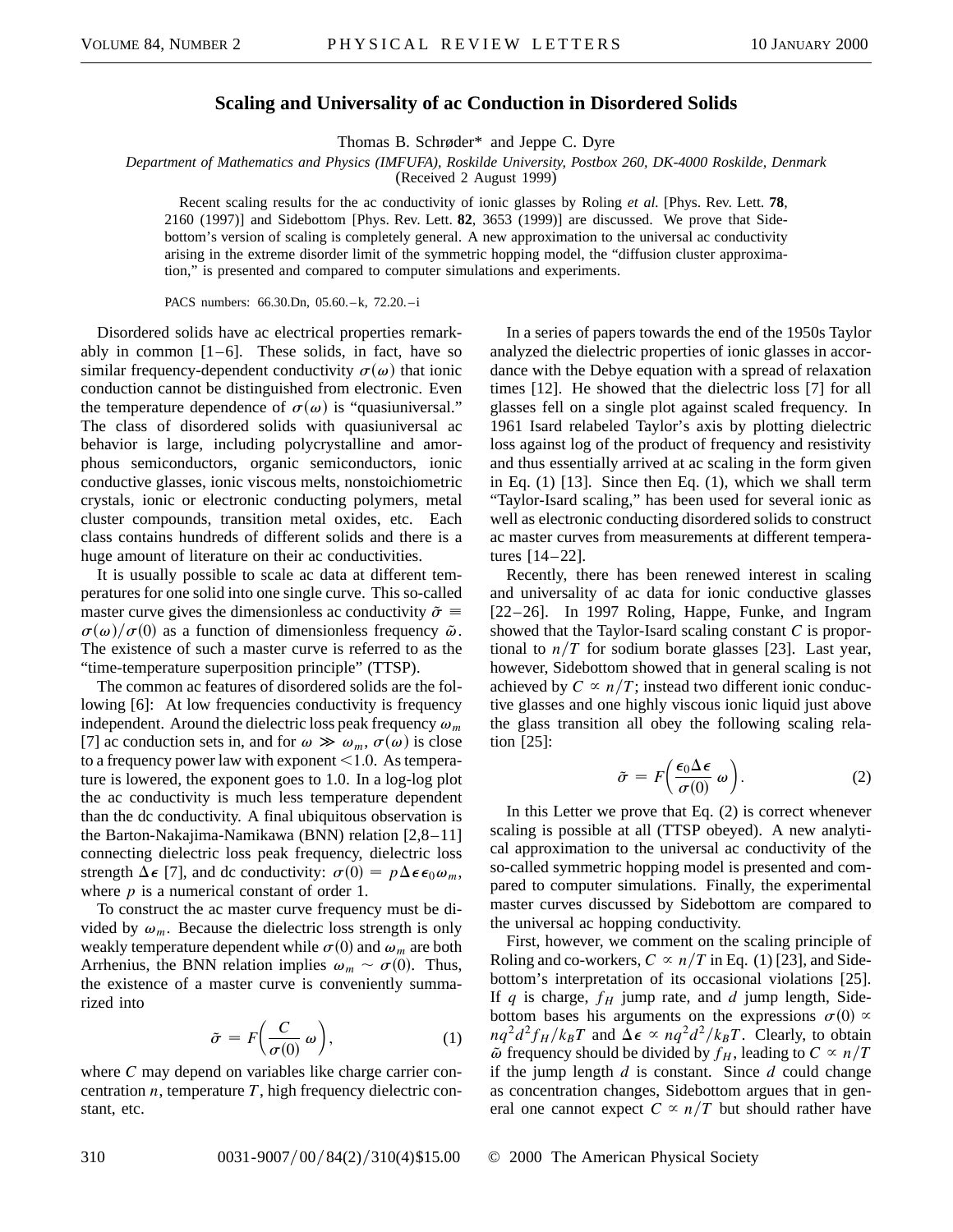$C \propto nd^2/T$ —the potential *n* dependence of *d* is, however, taken care of by Eq. (2) in which the unknown jump length is eliminated by scaling with the measured  $\Delta \epsilon$ .

In our opinion Sidebottom's arguments are largely correct, but Eq. (2) is much more general than it appears from his reasoning. Consider hopping of completely noninteracting charge carriers on a cubic lattice. In this model conductivity is *nq* times charge carrier mobility and for given lattice jump frequencies the mobility scales with  $d^2$ , as Sidebottom has it. However, if the lattice is homogeneous, with just one jump frequency, conductivity is frequency independent—in order to have strongly frequency-dependent conductivity, lattice jump frequencies must cover many decades. In this case the expressions used by Sidebottom for  $\sigma(0)$  and  $\Delta \epsilon$  do not apply—there simply is no unique jump rate  $f<sub>H</sub>$ . Still, we find in our simulations that Eq. (2) is obeyed. This leads to the question: When does Eq. (2) apply?

Equation (2) apparently expresses *two* pieces of information: (a) TTSP is obeyed, and (b) the scaled frequency is given by  $\tilde{\omega} = [\epsilon_0 \Delta \epsilon / \sigma(0)] \omega$ . We now prove, however, that (a) mathematically implies (b): TTSP implies the existence of some function  $\tilde{\sigma}(\tilde{\omega})$  where  $\tilde{\omega}$  is the scaled frequency. Expanding to first order in  $\tilde{\omega}$  leads to  $\tilde{\sigma} =$  $1 + i\tilde{\omega}A$  [where A is real because  $\sigma^*(\omega) = \sigma(-\omega)$ ]. Since  $\sigma = \tilde{\sigma}\sigma(0)$  we have  $\sigma = \sigma(0) + i\tilde{\omega}A\sigma(0)$  for  $\omega \rightarrow 0$ . On the other hand, from the definition of  $\Delta \epsilon$ [7] one has  $\sigma = \sigma(0) + i\omega\Delta\epsilon\epsilon_0$  for  $\omega \to 0$ . Equating these two asymptotic expressions for  $\sigma$  leads to  $\tilde{\omega} =$  $A^{-1}[\Delta \epsilon \epsilon_0/\sigma(0)] \omega$ . We have thus shown that  $\tilde{\sigma}$  is a function of  $A^{-1}[\Delta \epsilon \epsilon_0/\sigma(0)] \omega$ . This implies that  $\tilde{\sigma}$  is a function of  $[\Delta \epsilon \epsilon_0/\sigma(0)] \omega$ , i.e., Eq. (2) [27]. In practice the scaling expressed by Eq. (2) simply means that frequency is scaled such that the imaginary part of the normalized ac conductivity is equal to scaled frequency as  $\omega \to 0$ .

A simple model for ac conduction in disordered solids is the symmetric hopping model [28–32]. It considers random walks of noninteracting particles on a cubic lattice with random symmetric Arrhenius nearest-neighbor jump rates ( $\gamma_0 e^{-\beta E}$ , where  $\beta = 1/k_B T$  and *E* is the spatially randomly varying energy barrier). According to the effective medium approximation (EMA) this model approaches universality in the extreme disorder limit: As  $\beta \rightarrow \infty$ ,  $\tilde{\sigma}$  as a function of a well-defined scaled frequency  $\tilde{\omega}$ becomes independent of both  $\beta$  and of the energy barrier probability distribution [31]. This predicted ac universality was confirmed by computer simulations in two dimensions at imaginary frequencies, although the EMA universality prediction  $\tilde{\sigma}$  ln $\tilde{\sigma} = i\tilde{\omega}$  turned out to be inaccurate [31]. In Fig. 1 we present results from computer simulations of the symmetric hopping model in three dimensions at real frequencies. These simulations were done on samples with periodic boundary conditions solving the master equation utilizing a new algorithm [33]. Figure 1a shows  $\tilde{\sigma}^{\prime}$  —the real part of  $\tilde{\sigma}$ —for the box distribution of energy barriers. The frequency axis is scaled according to Eq. (2). As  $\beta$ increases,  $\tilde{\sigma}$  converges to a single curve. Figure 1b shows



FIG. 1. Numerical results for the symmetric hopping model in three dimensions with periodic boundary conditions [33]. Reported results are averages over 100 different  $N \times N \times N$ cubic lattices. (a) Real part of the dimensionless ac conductivity,  $\tilde{\sigma}'(\tilde{\omega})$ , for the box distribution of energy barriers [ $p(E)$  =  $1, 0 \le E \le 1$ , where  $\tilde{\omega}$  is given by Eq. (2);  $\beta = 20 (N = 14)$ ,  $\beta = 40$  (*N* = 24),  $\beta = 80$  (*N* = 32), and  $\beta = 160$  (*N* = 64). As  $\beta$  increases, the data converge to a universal curve. (b) The apparent exponent  $n \equiv d \ln \tilde{\sigma}^{\prime} / d \ln \tilde{\omega}$  plotted versus  $\tilde{\sigma}^{\prime}$ . Data are shown for five different energy barrier distributions at  $\beta$ 's given by  $\beta = 160p(E_c)$  ( $N = 64$ ) where  $E_c$  is the "percolation energy" [34,37]. The universal curve is independent of the energy barrier distribution. The numerical data are compared to three analytical approximations: EMA ( $\tilde{\sigma}$  ln $\tilde{\sigma} = i\tilde{\omega}$ pared to three analytical approximations: EMA ( $\sigma$  ln $\sigma = i\omega$ <br>[31]), PPA [ln(1 +  $\sqrt{i\tilde{\omega}\tilde{\sigma}}$ ) =  $\sqrt{i\tilde{\omega}/\tilde{\sigma}}$  [34]], and DCA with  $d_0 = 1.35$  [Eq. (3)]. The universal curve lies between EMA and PPA and is well approximated by DCA with  $d_0 = 1.35$ .

the apparent exponent  $n \equiv d \ln \tilde{\sigma} / d \ln \tilde{\omega}$  as a function of  $\tilde{\sigma}^{\prime}$  for different energy barrier probability distributions at large  $\beta$ 's, proving ac universality for the hopping model. Figure 1b also compares the simulations to three analytical approximations, the EMA universality equation  $\tilde{\sigma}$  ln $\tilde{\sigma} = i\tilde{\omega}$  [29,31], the percolation path approximation (PPA) [34–36], and a new phenomenological "diffusion cluster approximation" (DCA), which we describe below.

In the extreme disorder limit hopping conduction takes place on the "percolation cluster" formed from lattice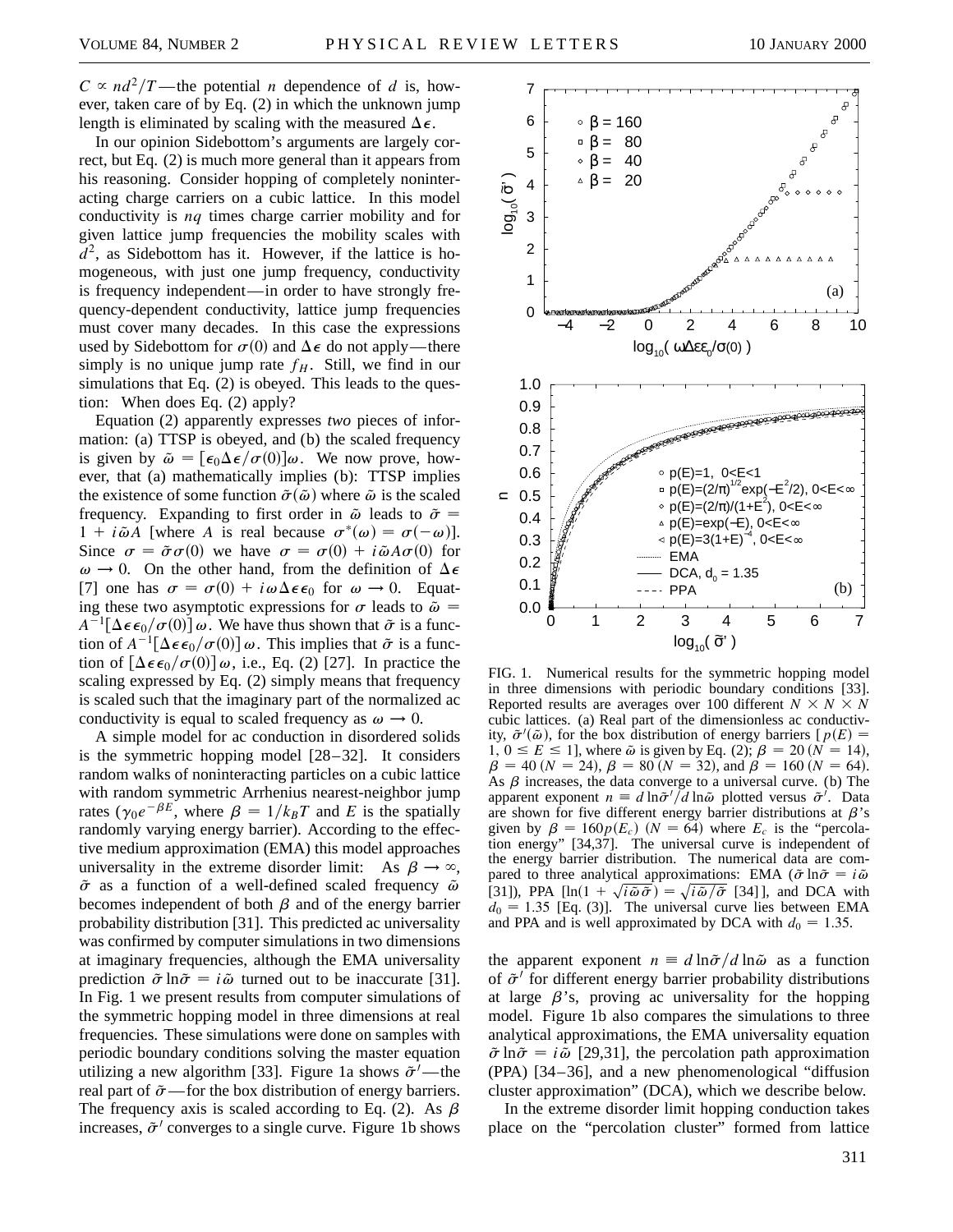links with largest jump rates until percolation [31,37]. The PPA idea [34,37] is to regard the conducting paths on the percolation cluster as strictly one dimensional. On the other hand, the idea behind EMA is to replace the inhomogeneous lattice by an effective homogeneous medium determined self-consistently [29,30]. Our hopping simulations show that  $\tilde{\sigma}'(\tilde{\omega})$  is somewhere between PPA and EMA. Most likely, this is because both approximations ignore the fact that conduction takes place on some complex subset of the percolation cluster. This "diffusion cluster" must be smaller than the backbone (defined by removing dead ends of the percolation cluster, fractal dimension  $= 1.7$  [33,38]) and larger than the set of red bonds (those that, when cut, stop the current, fractal dimension  $= 1.1$  [33,38]). At present this is all we know about the diffusion cluster, and its dimension  $d_0$  is regarded below as a fitting parameter. To derive the DCA equation we use EMA in  $d_0$ 

dimensions. In the extreme disorder limit EMA implies [31,39]  $\ln \tilde{\sigma} \propto s\tilde{G}$  where  $s\tilde{G}$  is defined by  $(2\pi)^{d_0} s\tilde{G} =$  $\int_{-\pi < k_i < \pi} d\mathbf{k} \{ i\omega / (i\omega + 2\sigma [d_0 - \sum \cos k_i]) \}$  . Whenever  $1 < d_0 < 2$  one finds  $s\tilde{G} \propto (i\omega/\sigma)^{d_0/2}$  at relevant [31] frequencies. Thus, after rescaling frequency we arrive at the DCA equation,

$$
\ln \tilde{\sigma} = \left(\frac{i\tilde{\omega}}{\tilde{\sigma}}\right)^{d_0/2}.\tag{3}
$$

As is clear from Fig. 1b, the solution to this equation for  $d_0 = 1.35$  gives an excellent fit to the universal ac hopping conductivity.

In Fig. 2 the three sets of data discussed by Sidebottom [25] are compared to the hopping model simulations in the extreme disorder limit (filled squares) and to the DCA (full line). For all three systems we find a frequency range where experimental data agree well with the symmetric hopping model.



FIG. 2. Experimental data for ac conduction of three ionic systems scaled according to Eq. (2) ( $f = \omega/2\pi$ ) (reproduced from Ref. [25]): (a)  $(Na_2O)_x(GeO_2)_{1-x}$  (Sidebottom [25]); (b)  $0.4Ca(NO_3)_2-0.6KNO_3$  (Howell *et al.* [40]); (c)  $(K_2S)_x(B_2S_3)_{1-x}$  (Patel [41]). The experimental data are compared to the universal ac conductivity of the symmetric hopping model (numerical data, full squares) and DCA [Eq. (3) with  $d_0 = 1.35$ ]. [The DCA prediction is empirically scaled to agree with the numerical data for the hopping model; it cannot be scaled using Eq. (2) since  $\Delta \epsilon_{\text{DCA}} = \infty$ , a low-frequency artifact of this approximation.] Comparing computer simulations to the experimental data it should be noted that there are no adjustable parameters: In the extreme disorder limit the model predictions become independent of both  $\beta$  and of energy barrier probability distribution.